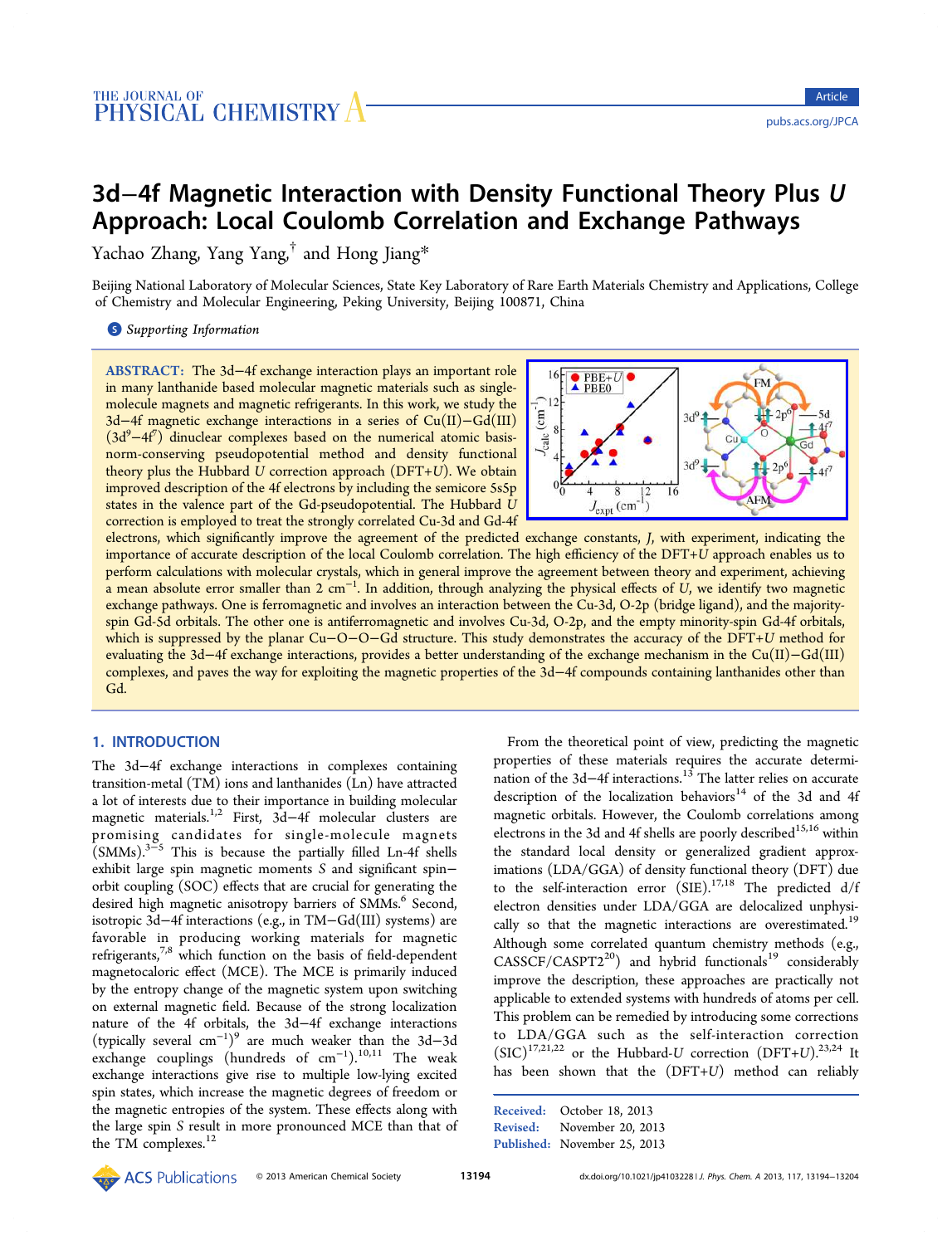reproduce the experimental magnetic interactions for the 3d− 3d systems.<sup>25,26</sup>

Another obstacle in studying 3d−4f interactions arises from the relativi[stic e](#page-8-0)ffects of the 4f electrons, including SOC and scalar-relativistic (SR) effects (mass-velocity and Darwin terms).<sup>27</sup> The ground states of Ln ions (except  $Gd(III)$  and  $Eu(II)$ ) have large unquenched first-order orbital momenta  $L^{28}$ due to [th](#page-8-0)e poor participation of the 4f orbitals in the chemical bonds. Thus, the SOC term should be added into the isotro[pic](#page-8-0) Heisenberg–Dirac–Van Vleck (HDVV) spin Hamiltonian,<sup>29</sup> in which case the extraction and analysis of the exchange interactions becomes a difficult task.<sup>9</sup> For this reason, cu[rre](#page-8-0)nt theoretical studies of the 3d−4f exchange interactions mainly focus on Cu(II)-Gd(III) compoun[ds](#page-8-0).<sup>19,20,30</sup> There is no firstorder SOC for Gd(III) (with  $L = 0$ ), and the coupling between the ground state and the first excited s[tate is n](#page-8-0)egligible.<sup>31</sup> Thus, the Cu(II)−Gd(III) systems are almost perfectly isotropic. In addition, the 3d−4f interactions in Cu(II)−Gd(III) co[mp](#page-8-0)ounds are ferromagnetic, almost irrespective of the nature of the ligands.<sup>9</sup> The underlying mechanism<sup>20</sup> implies general magneto-structural correlations in the Ln−TM complexes.

Besi[de](#page-8-0)s the SOC term, it is cruc[ial](#page-8-0) to incorporate the SR corrections for reproducing the 3d−4f exchange interactions accurately.19,30 Approaches for SR corrections include (i) allelectron (AE) calculations with approximate relativistic Hamilton[ians](#page-8-0) (e.g., zeroth-order regular approximation (ZORA)<sup>32</sup> and Douglas−Kroll−Hess (DKH)33,34), (ii) calculations using relativistic effective core potentials (ECP) such as Los Ala[mo](#page-8-0)s (LANL)<sup>35</sup> and Stuttgart–Dresd[en \(S](#page-8-0)D)<sup>36</sup> ECPs, and (iii) methods based on first-principles pseudopotentials (PP)37,38 incorporati[ng](#page-8-0) the SR effects. The PP me[tho](#page-8-0)d can achieve a reasonable accuracy with much lower computational effor[ts](#page-8-0) [co](#page-8-0)mpared to the AE methods and therefore has become the most widely used approach in materials simulations.<sup>39</sup>

For the Ln-PP, 4f states should be treated explicitly in the valence part to acquire sufficiently good transferabili[ty.](#page-8-0) $40,41$ Despite their poor participation in the Ln-ligand bonding, the unpaired 4f electrons play special roles in the spin polariz[ation](#page-8-0) of the surrounding chemical environment, which has been shown to be vital for the 3d–4f interactions.<sup>13,30</sup> Next, because the compact 4f orbitals are shielded by the closed-shell 5s5p states (Figure 1), the latter should also be p[ut in](#page-8-0)to the valence



Figure 1. R[adial charge density](http://pubs.acs.org/action/showImage?doi=10.1021/jp4103228&iName=master.img-001.jpg&w=150&h=97)  $\rho_r = r^2 R_l^2$  of the 5s, 5p, 4f, and 5d orbitals of the Gd(III) ion.

region.42−<sup>45</sup> These considerations make the Ln-PP very hard, requiring large basis sets and/or a fine numerical grid, partic[ula](#page-8-0)[rly](#page-9-0) for the norm-conserving pseudopotentials  $(NEPP).$ <sup>46</sup>

In this work, we study the 3d−4f exchange interactions in Cu(II)−[Gd](#page-9-0)(III) model compounds with the DFT+U approach based on real-space numerical atomic basis-NCPP method as

implemented in the SIESTA code. $47$  First, we show that it is necessary to treat the semicore 5s5p shells in the valence part of Gd-pseudopotential for an accur[ate](#page-9-0) description of the 4f orbitals. Second, we assess the accuracy of the DFT+U approach for evaluating the exchange coupling constant J using model complexes in both isolated molecular (molecular model) and periodic crystalline forms (crystal model). The accuracy of the DFT+U approach is comparable with those of hybrid functionals in terms of the results obtained from the molecular model. The calculated Js from the crystal model are better in agreement with experiment than those from the molecular model calculations, indicating the importance of the crystal packing effects. Third, we explore the physical effects of the local Coulomb correlation introduced by the Hubbard U correction. We monitor the evolution of the charge/spin distribution and the underlying electronic structures upon switching on U on specified atomic sites. It shows that the spin delocalization effect of the 3d orbitals is suppressed, while the spin polarization effect induced by the 4f orbitals is enhanced. The variation of the corresponding *J* values indicates a ferromagnetic and an antiferromagnetic exchange pathways. The former involves Cu-3d, O-2p, and the majority-spin Gd-5d orbitals, while the latter involves Cu-3d, O-2p, and the empty minority-spin Gd-4f orbitals and tends to be weakened by the planar Cu−O−O−Gd structure.

This article is organized as follows. Section 2 provides details for the generation of Gd-PPs, methods and model systems for evaluating J, and simulation packages and the related parameters used in the calculations. In section 3.1, transferability and convergence tests of the generated Gd-PPs are provided. The predicted results of J are sh[own in sect](#page-2-0)ion 3.2. Section 3.3 is dedicated to the analysis of the physical effects of the Hubbard U, which sheds light on the 3d−[4f exchange](#page-4-0) [mechanism](#page-5-0). Section 4 summarizes the main findings of this work and closes the article with some general remarks.

# 2. COMPU[TATIONA](#page-7-0)L DETAILS

The NCPPs of Gd are generated following the Troullier-Martins procedure<sup>48</sup> with the ionic reference configurations  $[Xe]4f^75d^06s^06p^0$  and  $[Xr4d^{10}]5s^25p^64f^75d^0$ , where the 5s5p shells are included [in](#page-9-0) either the core (NCPP1) or the valence (NCPP2) part. For NCPP1, the cutoff radii  $r_c$  of the valence 4f, 5d, 6s, and 6p orbitals are 1.50, 2.18, 2.60, and 2.80 au, respectively. For NCPP2, the  $r_c$ s of the 5s, 5p, 4f, and 5d orbitals are chosen to be 2.00, 2.00, 1.50, and 2.18 au, respectively. The inaccuracy introduced in the unscreening procedure due to the nonlinear dependence of exchangecorrelation potentials on electron density is remedied by the nonlinear core correction  $(NLCC)$ ,<sup>49</sup> where the cutoff radius for the pseudocore  $r_{pc}$  is set to 0.70 au. Relativistic effects including SOC are incorporated by [so](#page-9-0)lving the Dirac equation, while SOC is not included in practical calculations of molecules and solids. The procedures above are carried out using the pseudopotential generator in the SIESTA code.<sup>47</sup> To check the accuracy of the generated PPs, we perform calculations with the projector augmented wave (PAW)<sup>50,51</sup> method [as](#page-9-0) implemented in Vienna ab initio Simulation Package (VASP).52−<sup>54</sup> Details about the test calculations of the [Gd-P](#page-9-0)Ps can be found in the Supporting Information. All the other PPs used in [th](#page-9-0)i[s w](#page-9-0)ork are taken from the pseudopotential database<sup>55</sup> supplied by the SIESTA team.

[The](#page-7-0) [exchange](#page-7-0) [intera](#page-7-0)ction is describe[d](#page-9-0) by the isotropic Heisenberg Hamiltonian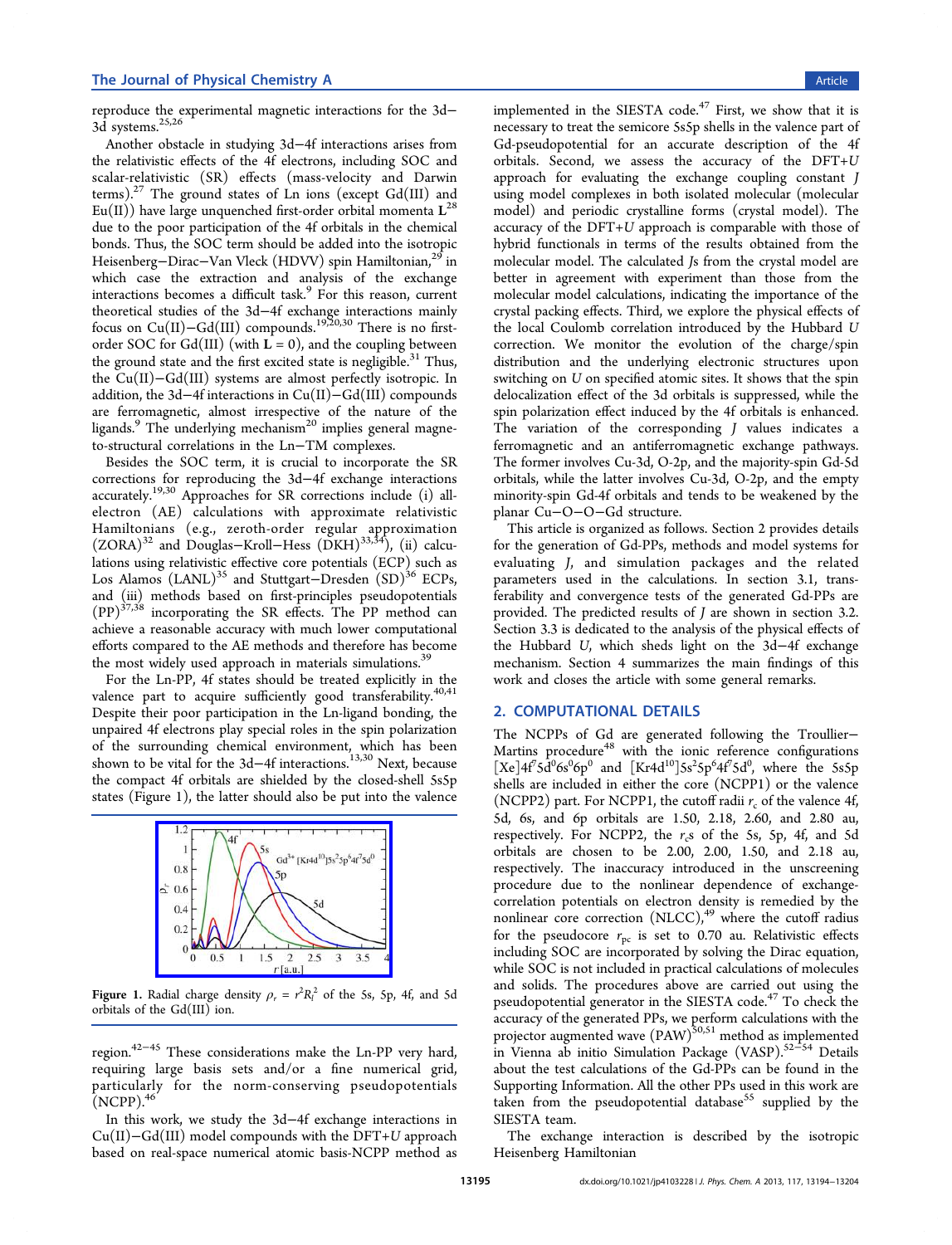<span id="page-2-0"></span>
$$
\hat{H} = -j\hat{S}_A \cdot \hat{S}_B \tag{1}
$$

where  $\hat{S}_{\mathrm{A}}$  and  $\hat{S}_{\mathrm{B}}$  denote spin operators corresponding to the two interacting magnetic centers A and B. The coupling constant J is evaluated employing the spin-projected broken symmetry model<sup>64,65</sup>

$$
J = \frac{E_{\rm BS} - E_{\rm HS}}{2S_{\rm A}S_{\rm B}}\tag{2}
$$

Here  $S_A$  and  $S_B$  are spin quantum numbers of the two magnetic centers; HS and BS denote high spin state and broken symmetry state with parallel and antiparallel alignment of the interacting magnetic moments in each molecular unit, respectively. Both HS and BS states are obtained by spinpolarized calculations initialized by the desired magnetic configurations and fixed spin moments. It should be emphasized that the above procedure for extracting J is only applicable to isotropic exchange couplings as in the  $Cu(II)$ − Gd(III) compounds. For other lanthanides with nonzero L, the spin Hamiltonian should be modified to include the SOC term, and thus, the extraction of  *becomes much more difficult.<sup>9</sup>* Geometries of the model compounds (Table 1) both in

Table 1. Cu···Gd Distances (in Å), Cu−O−O−Gd Dihedral Angles (in deg), and Experimental J Values (in  $\rm cm^{-1})$  of the Model Compounds

| ref code      | $Cu \cdots Gd$ | $Cu-O-O-Gd$ | J <sub>expt</sub> | ref |
|---------------|----------------|-------------|-------------------|-----|
| <b>AWUQUE</b> | 3.443          | 161.1       | 5.0               | 56  |
| BERPAO        | 3.454          | 160.8       | 5.5               | 57  |
| <b>FAKLOT</b> | 3.454          | 168.9       | 8.6               | 58  |
| GANFIL.       | 3.498          | 170.7       | 7.6               | 59  |
| KEORED        | 3.512          | 178.3       | 10.1              | 60  |
| <b>LAMBUX</b> | 3.401          | 177.9       | 12.6              | 61  |
| OFELAM        | 3.288          | 146.9       | 1.2               | 62  |
| <b>XAYTIB</b> | 3.346          | 159.5       | 3.4               | 63  |

molecular (Figure 2, xyz files are provided in the Supporting Information) and crystalline forms are taken directly from X-ray crystal structures56−<sup>63</sup> without relaxation. Both [intra- and](#page-7-0) [intermolecul](#page-7-0)ar ma[gn](#page-3-0)etic dipolar interactions are ignored in this work. The result[s o](#page-9-0)f [J](#page-9-0) are normalized by the number of the molecular units in the simulation cells.

Calculations using the Perdew-Burke-Ernzerhof (PBE)<sup>66</sup> exchange-correlation functional and the PBE+U approach are carried out in the local version of the SIESTA code, $67$  whi[ch](#page-9-0) employs real-space numerical pseudoatomic orbital (PAO)<sup>68</sup> basis a[n](#page-9-0)d NCPP. We use triple- $\zeta$  plus the polarization (TZP) basis sets to describe the magnetic centers Cu and Gd, and u[se](#page-9-0) DZP for the remaining atoms. The parameter "energy shift"<sup>69</sup> that defines the confinement of the  $PAOs<sup>70</sup>$  is set to 50 meV. The fineness of the real-space grid, onto which electr[on](#page-9-0) densities and wave functions are projec[ted](#page-9-0) to calculate the Kohn−Sham potentials and matrix elements, is controlled by the parameter *meshcutoff*,<sup>71</sup> which is set to 200 Ry. For selfconsistent field (SCF) convergence, we employ a tolerance value of  $10^{-6}$  for the dens[ity](#page-9-0) matrix and  $10^{-4}$  (eV) for the total energy.

All SIESTA calculations employ periodic boundary conditions (PBC). In the case of an isolated molecule, an orthorhombic supercell is built with a lattice constant slightly larger (by 10%) than the minimum size that can accommodate

the molecule. Considering the large sizes of the simulation cells, only the  $\Gamma$  point is used for the Brillouin zone sampling.

The PBE+U calculations rely on implementations according to the simplified rotationally invariant formulations, $72$  where only  $(U - J)^{73,74}$  (difference between on-site Coulomb repulsion and exchange) is effective and will be deno[te](#page-9-0)d by U below. The DF[T+](#page-9-0)[U](#page-9-0) total energy functional depends explicitly on both the electron density  $\rho$  and the local density matrix **n** for correlated orbitals

$$
E_{\text{DFT}+U}[\rho] = E_{\text{LDA/GGA}}[\rho] + \frac{U}{2} \sum_{I,\sigma} \text{Tr}[\mathbf{n}^{I\sigma}(1-\mathbf{n}^{I\sigma})]
$$
\n(3)

where  $n^{1\sigma}$  refers to the occupation matrix of the localized orbitals (with spin index  $\sigma$ ) in the correlated subspace (defined by localized projectors<sup>75</sup>) on atomic site I. The introduced Hubbard-like term (second term on the right side of eq 3) imposes an energy pen[alty](#page-9-0) for fractional occupations<sup>76</sup> and thus tends to get rid of the self-interaction error of LDA/GGA in describing the localized electrons. Here U is [a](#page-9-0) physical parameter that characterizes the on-site Coulomb repulsions among localized d/f electrons. It can be determined experimentally by (inverse) photoelectron spectra (PES/  $IPS)^{77}$  or in a first-principles way by constrained density functional theory (cDFT) calculations<sup>76,78-81</sup> or constrained rand[om](#page-9-0) phase approximation (cRPA).<sup>82,83</sup> According to previous cDFT calculations,<sup>79,84–86</sup> we [choose](#page-9-0) the value of U to be 6.0 eV for both the correlated Cu-3[d and](#page-9-0) Gd-4f orbitals.

Hybrid functionals calc[ula](#page-9-0)[tions,](#page-10-0) including Becke's three parameter exchange functional<sup>87,88</sup> combined with Lee− Yang-Parr correlation functional<sup>89</sup> (B3LYP) and PBE-based parameter-free hybrid functional [PBE0](#page-10-0),<sup>90,91</sup> are performed with the quantum chemistry code OR[CA](#page-10-0).<sup>92</sup> We employ all-electron scalar-relativistic TZP-ZORA $93,94$  plus [the](#page-10-0) Alrichs (d,p) polarization functions as basis sets and u[se](#page-10-0) Lebedev grid with 302 points (Grid4 in the ORC[A cod](#page-10-0)e convention) for numerical integrations in the SCF iterations. We set a tight SCF convergence threshold, for which the total energy convergence criterion is 10<sup>−</sup><sup>8</sup> Hartree. The resolution of the identity (RI) approximation $95$  is not switched on in our calculations.

#### 3. RESULTS [A](#page-10-0)ND DISCUSSION

3.1. Pseudopotentials of Gd. To test the transferability of the generated NCPPs of Gd, we perform geometry optimization of the hexagonal  $Gd_2O_3$  (Figure 3a) and a  $Cu(II)-Gd(III)$  dinuclear complex  $[LCuGd(H_2O)_4]^{3+}$ (ref code KEQRED) where L is a Schiff base ligand ([F](#page-3-0)igure 3b), employing NCPP1 and NCPP2 with the PBE functional. We compare the optimized structures to those obtained by [t](#page-3-0)he PAW method that is capable of reproducing the all-electron results.<sup>51</sup> Here we focus on the lattice constants and volume of the hexagonal  $Gd<sub>2</sub>O<sub>3</sub>$  unit cell and the  $Gd-O$  bond lengths in the  $[LCuGd(H_2O)_4]^{3+}$  $[LCuGd(H_2O)_4]^{3+}$  $[LCuGd(H_2O)_4]^{3+}$  molecule (Figure 3). The maximum relative absolute errors of NCPP1 (NCPP2) results with respect to the PAW results are shown to b[e 1](#page-3-0).6% (1.0%), 4.7% (1.3%), and 2.4% (1.6%) for lattice constants, cell volume, and Gd−O bond lengths, respectively (Table 2). This comparison shows that NCPP2 agrees better with the PAW method than NCPP1.

We further compare the density of stat[es](#page-3-0) (DOS) of  $Gd_2O_3$ provided by calculations with NCPP1 and NCPP2 (Figure 4) to examine their performance in describing electronic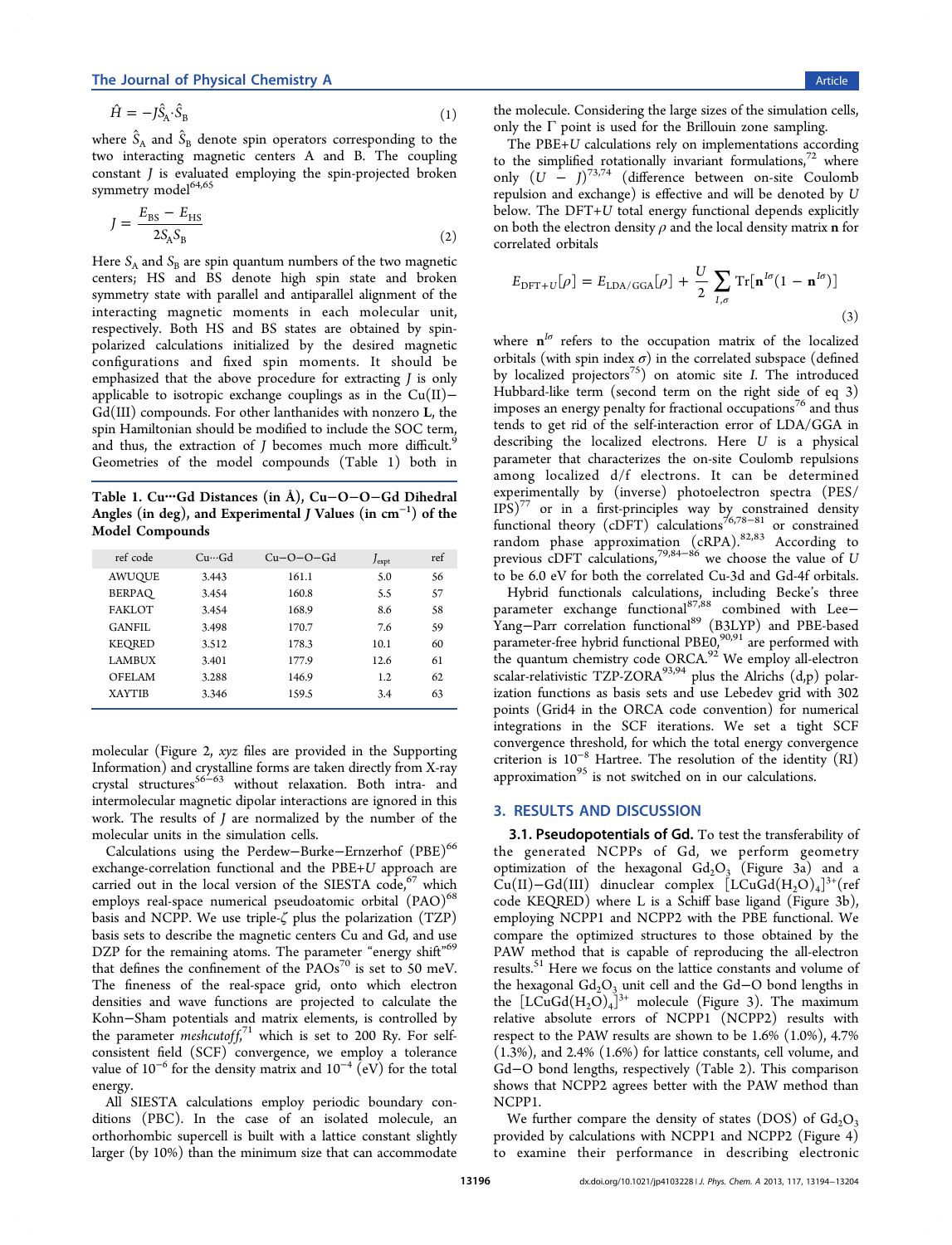<span id="page-3-0"></span>

Figure 2. Mole[cular structures of the model compounds. For each molecule, we display front \(left\) and side \(right\) views. Hydr](http://pubs.acs.org/action/showImage?doi=10.1021/jp4103228&iName=master.img-002.jpg&w=396&h=282)ogen atoms are omitted for clarity.



**Figure 3.** (a) Hexagonal unit cell of  $Gd<sub>2</sub>O<sub>3</sub>$ . (b) Molecular structure of  $[LCuGd(H<sub>2</sub>O)<sub>4</sub>]$ <sup>3+</sup> (KEQRED).

Table 2. Optimized Lattice Constants  $(a, c \text{ in } A)$  and Cell Volume  $(V$  in  $\rm \AA^3)$  of the  $Gd_2O_3$  Hexagonal Unit Cell (Figure 3a) and Gd−O Bond Lengths  $(\AA)$  in  $[LCuGd(H<sub>2</sub>O)<sub>4</sub>]^{3+}$ (Figure 3b) Using the Two Generated NCPPs and the PAW Method

|                                    | NCPP1                          | NCPP <sub>2</sub>                                                |            |
|------------------------------------|--------------------------------|------------------------------------------------------------------|------------|
|                                    | $\lceil \text{Xe} \rceil 4f^7$ | $\left[\text{Kr4d}^{10}\right]\text{Ss}^2\text{Sp}^6\text{4f}^7$ | <b>PAW</b> |
| $Gd_2O_3$                          |                                |                                                                  |            |
| $a \hat{A}$                        | 3.68                           | 3.75                                                             | 3.74       |
| $c \lceil \mathring{A} \rceil$     | 5.87                           | 5.88                                                             | 5.94       |
| $V[\AA^3]$                         | 68.5                           | 71.0                                                             | 71.9       |
| $[LCuGd(H, O)4]$ <sup>3+</sup>     |                                |                                                                  |            |
| $Gd-O_1[\AA]$                      | 2.31                           | 2.29                                                             | 2.29       |
| $Gd-O, \lceil \mathring{A} \rceil$ | 2.46                           | 2.46                                                             | 2.48       |
| $Gd-O3 [\AA]$                      | 2.47                           | 2.49                                                             | 2.53       |
|                                    |                                |                                                                  |            |

structures. Using the PAW result as a benchmark, we find that the occupied main peak (4f states) given by NCPP1 is slightly broadened, indicating that NCPP1 overestimates the Gd−O



Figure 4. Calculated total density of states (DOS) of  $Gd_2O_3$  using NCPP1 (dash line), NCPP2 (solid line), and the PAW method (filled curve). The valence band maximum (VBM) is set to 0 eV.

hybridizations. That is probably why NCPP1 predicts considerably smaller lattice constants and cell volume of  $Gd<sub>2</sub>O<sub>3</sub>$ . In contrast, the DOS given by NCPP2 is much better in agreement with the PAW result. Thus, NCPP2 will be used in the following calculations.

Next, we test the hardness of the generated PPs. Treating the 5s5p states in the valence region considerably increases the hardness of NCPP2, which requires larger basis sets than NCPP1 for a good representation of the valence states. Fortunately, the required size of the atomic-like basis<sup>68</sup> employed in SIESTA is not as sensitive as the plane waves basis sets. Converged J values can be obtained using t[he](#page-9-0) standard TZP basis sets.<sup>13</sup> However, it still requires a rather fine real-space grid, the density of which is controlled by meshcutoff in SIESTA. Convergen[ce](#page-8-0) test with respect to this parameter is performed by calculating the 3d−4f exchange coupling constant J of the model complex (shown in Figure 3b) using the PBE functional. It shows that well converged results (with variation within 0.5 cm<sup>−</sup><sup>1</sup> ) have been obtained at 100 Ry for NCPP1 and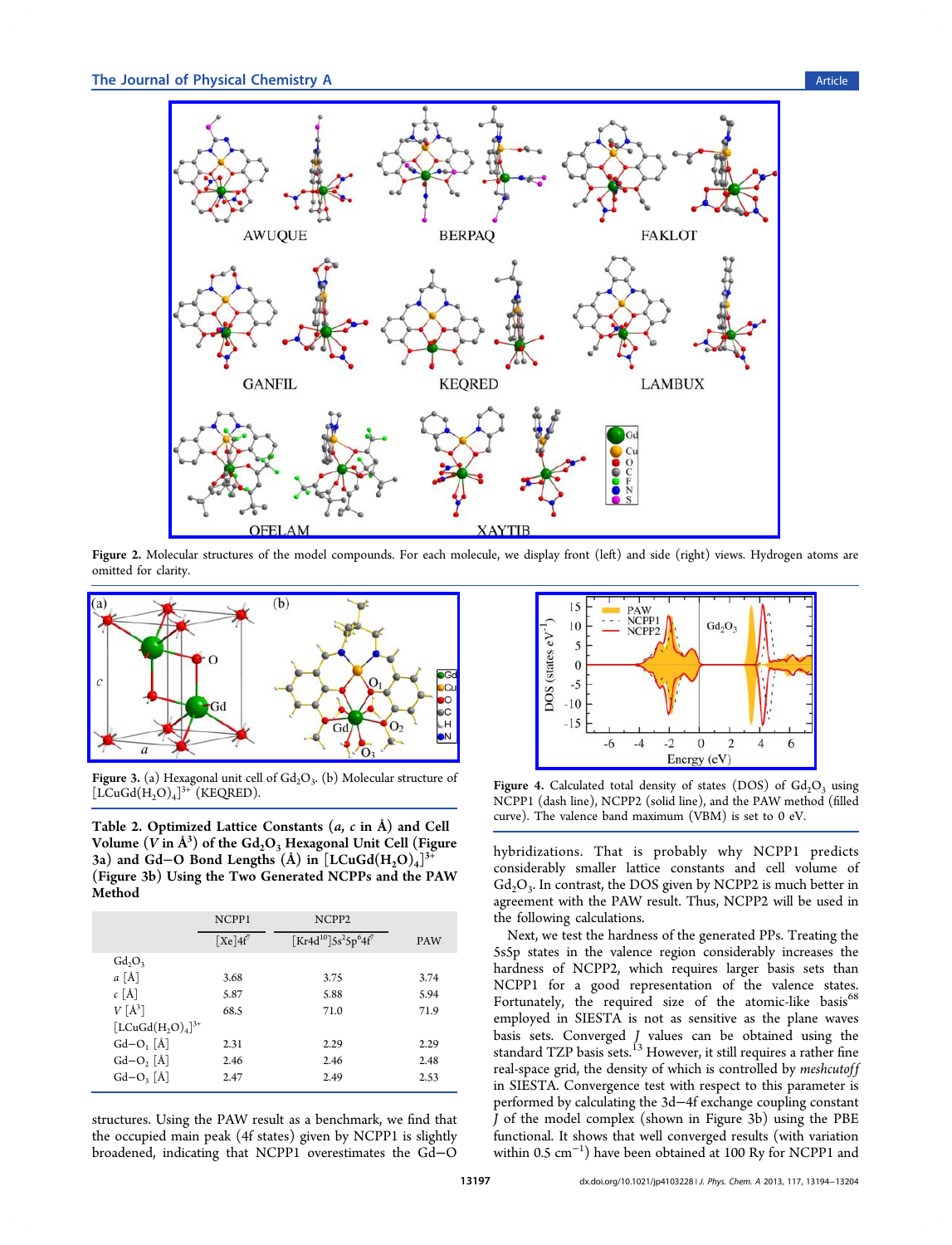<span id="page-4-0"></span>125 Ry for NCPP2 (Table 3). This parameter in our following calculations is set to 200 Ry, which should be large enough for obtaining converged results.

Table 3. Calculated J  $(\rm cm^{-1})$  in the KEQRED Molecule (Figure 3b) Employing the Generated NCPPs with Respect to Parameter *meshcutoff*  $(Ry)$  That Controls the Fineness of the Nu[me](#page-3-0)rical Grid

|            | NCPP1                          | NCPP <sub>2</sub>                                                |
|------------|--------------------------------|------------------------------------------------------------------|
| meshcutoff | $\lceil \text{Xe} \rceil 4f^7$ | $\left[\text{Kr4d}^{10}\right]\text{Ss}^2\text{Sp}^6\text{4f}^7$ |
| 75         | 23.3                           | not conv <sup>a</sup>                                            |
| 100        | 21.4                           | 28.3                                                             |
| 125        | 21.7                           | 18.6                                                             |
| 150        | 21.7                           | 18.6                                                             |
| 200        | 21.4                           | 18.8                                                             |
| 250        | 21.4                           | 18.3                                                             |
| 300        | 21.3                           | 18.5                                                             |

 $a$ Not converged to desired magnetic configurations required by the BS approach for extracting J.

3.2. Evaluating J. In this section, we assess the accuracy of PBE+U for evaluating the 3d−4f magnetic interactions based on the SIESTA code. Eight Cu(II)−Gd(III) model complexes are chosen with the experimental  $J$  values (Table 1) covering a relatively wide range (1−13 cm<sup>−</sup><sup>1</sup> ).<sup>30</sup> First, we perform calculations with the molecular model. PBE, [PB](#page-2-0)E+U (U is turned on for 3d/4f at specified atomic [si](#page-8-0)tes: Cu-3d only, PBE +U3d; Gd-4f only, PBE+U4f; both Cu-3d and Gd-4f, PBE  $+U_{3d4f}$ ), and hybrid functionals (B3LYP and PBE0) are employed in these calculations (Table 4). It shows that neither PBE nor PBE+ $U_{4f}$  can predict right signs of *J* for all the model compounds, whereas  $\text{PBE} + U_{3d}$  and  $\text{PBE} + U_{3d4f}$  give much improved results that are well consistent with those of the hybrid functionals.

In particular, PBE+U is almost as accurate as PBE0 in terms of the mean absolute errors (MAE) of the predicted results with respect to experiment. This result can be understood from the practical effects of correcting the unphysical SIE in both methods. DFT+U method removes SIE by recapturing explicitly the on-site Coulomb repulsion, which suppresses the fractional occupations of the localized orbitals caused by SIE.<sup>76</sup> In contrast, hybrid functionals introduce some part of exact exchange to compensate for the approximate treatment of the [ele](#page-9-0)ctron correlation arising from the antisymmetric nature of the wave functions, where SIE originates.<sup>96</sup> In this way, both

 $DFT+U^{16,25}$  and the hybrid functionals approaches<sup>15,97</sup> reproduce the localization behaviors of the magnetic orbitals along w[ith a](#page-8-0)cceptable J values. It is worthwhile to emph[asi](#page-8-0)[ze](#page-10-0) that the U correction in  $DFT+U$  is applied only within the subspace of correlated orbitals, whereas the exact exchange considered in the hybrid functionals has effects in the whole orbital space. The fact that the two approaches lead to comparable results of J indicates that describing the local Coulomb correlations on the magnetic centers plays a major role in evaluating the magnetic interactions.

Since the experimental Js are extracted from the measurement of the molecular crystalline samples,  $9,31$  we also perform DFT+U calculations with the crystal model (Table 4) to evaluate the crystal packing effects. For so[me c](#page-8-0)omplexes such as XAYTIB, BERPAQ, and FAKLOT, the crystal model calculations slightly overestimate the  $J$  values (see Figure 5),



Figure 5. Calculated 3d−4f exchange coupling constant J by PBE  $+U_{3\text{d4f}}$  vers[us the experimental results. The open \(solid\) circ](http://pubs.acs.org/action/showImage?doi=10.1021/jp4103228&iName=master.img-005.jpg&w=161&h=123)les refer to results obtained by calculations with the molecular model (crystal model where influence of the crystal packing effects on J can be captured). A single letter is used to denote the ref code of each compound: O (OFELAM), X (XAYTIB), A (AWUQUE), B (BERPAQ), G (GANFIL), F (FAKLOT), K (KEQRED), and L (LAMBUX).

while the molecular model calculations predict better results. For other cases (e.g., GANFIL, KEQRED, and LAMBUX), however, molecular calculations show significant prediction errors, while crystal calculations can provide much improved results. For the whole series of compounds, the crystal model calculations are, in general, slightly more reliable because they decrease the MAE (that is lowered to below 2  $\rm cm^{-1})$  (Table 4), on the one hand, and improve the linear correlation between theory and experiment (Figure 5), on the other hand. The

Table 4. Calculated 3d–4f Coupling Con[sta](#page-10-0)nts J<sup>a</sup> (cm<sup>−1</sup>) Using the Molecular Model (with PBE, PBE+U<sup>c</sup>, B3LYP, and PBE0) and the Molecular Crystal Model (with  $PBE+U$ )<sup>b</sup>

| ref code         | PBE     | $PBE+U_{3d}$ | $PBE+U_{4f}$ | $PBE+U_{3\text{d4f}}$ | B3LYP | PBE0 | PBE+ $U_{3\text{d4f}}$ (cryst) <sup>d</sup> | expt |
|------------------|---------|--------------|--------------|-----------------------|-------|------|---------------------------------------------|------|
| <b>AWUQUE</b>    | 3.3     | 3.7          | 4.8          | 4.9                   | 1.6   | 3.1  | 6.3                                         | 5.0  |
| BERPAO           | $-2.4$  | 5.4          | 0.8          | 6.1                   | 3.4   | 4.8  | 8.9                                         | 5.5  |
| <b>FAKLOT</b>    | 7.9     | 7.3          | 10.6         | 8.3                   | 6.9   | 7.5  | 10.5                                        | 8.6  |
| <b>GANFIL</b>    | $-19.3$ | 2.7          | $-9.0$       | 4.6                   | 1.4   | 3.1  | 7.3                                         | 7.6  |
| <b>KEQRED</b>    | 18.8    | 14.5         | 21.2         | 15.7                  | 13.1  | 11.5 | 11.3                                        | 10.1 |
| <b>LAMBUX</b>    | 5.4     | 6.1          | 6.9          | 6.4                   | 5.5   | 6.5  | 8.9                                         | 12.6 |
| <b>OFELAM</b>    | 0.5     | 1.0          | 1.8          | 1.7                   | 1.9   | 2.6  | 2.0                                         | 1.2  |
| <b>XAYTIB</b>    | 1.7     | 4.5          | 2.5          | 4.4                   | 9.7   | 7.5  | 6.2                                         | 3.4  |
| MAE <sup>e</sup> | 6.9     | 2.5          | 5.2          | 2.2                   | 3.8   | 2.6  | 1.9                                         |      |

<sup>a</sup>Spin Hamiltonian  $\hat{H} = -\hat{J}_{A}^{\circ}\hat{S}_{B}$ . <sup>b</sup>Experimental values and mean absolute errors (MAE) (cm<sup>-1</sup>) with respect to experiment are also shown. <sup>c</sup>U is turned on for Cu-3d (PBE+U<sub>3d</sub>), Gd-4f (PBE+U<sub>4f</sub>), and both Cu-3d and Gd-4f (PBE+U<sub>3d4f</sub>). <sup>d</sup>With molecular crystal model. <sup>e</sup>Mean absolute error.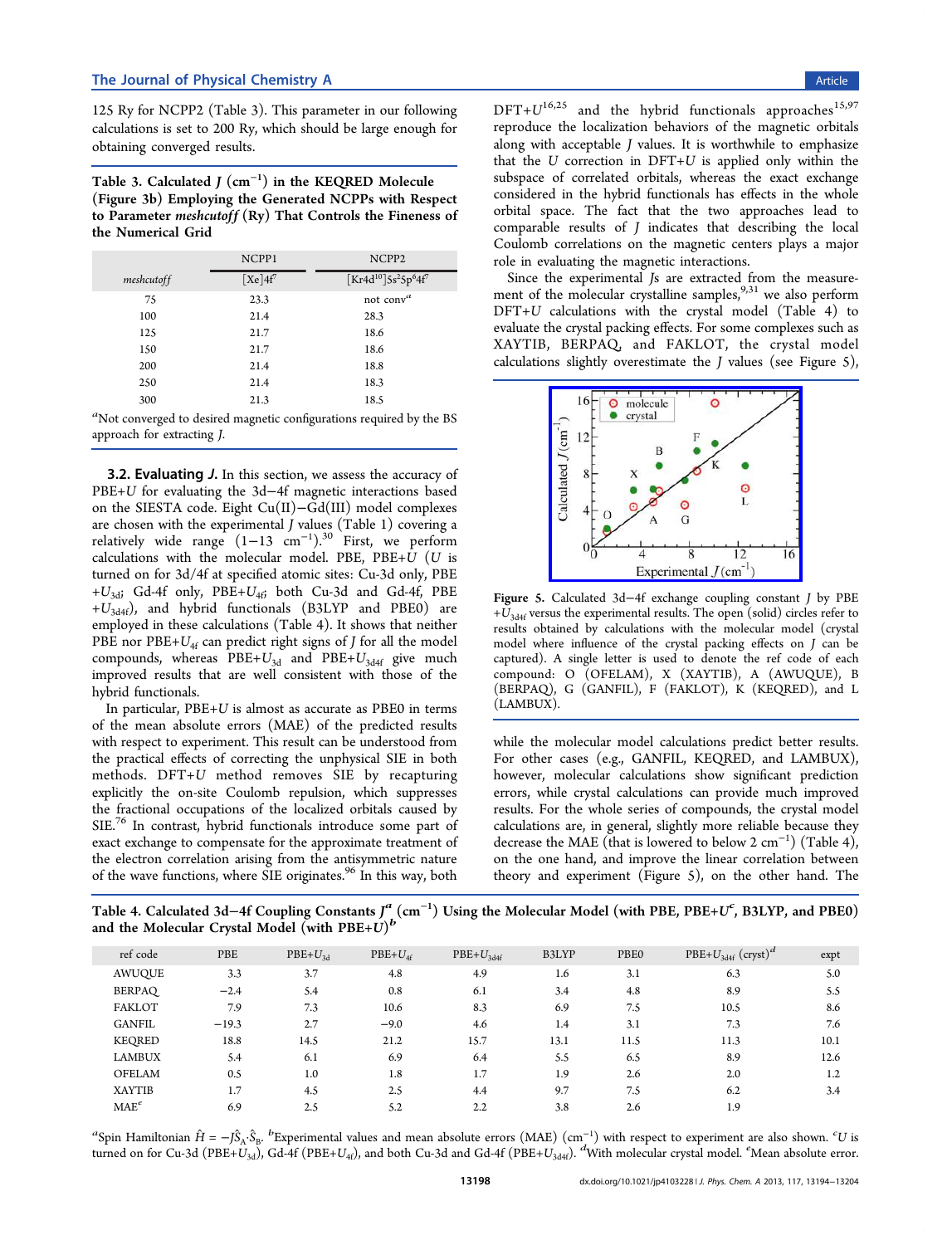<span id="page-5-0"></span>Table 5. Mulliken Charge (Spin) Populations of Gd-4f, Cu-3d, O-2p (Bridge Atom Linking Cu and Gd), and Gd-5d of the Model Compound GANFIL in Both HS and  $BS<sup>a</sup>$  States Calculated by PBE and PBE+U

| method         | $Gd-4f$           | $Cu-3d$            | $O-2p$           | Gd-5d        |
|----------------|-------------------|--------------------|------------------|--------------|
| PBE            |                   |                    |                  |              |
| HS             | 7.043 $(6.909)^b$ | 9.401(0.549)       | 4.604(0.094)     | 0.808(0.076) |
| <b>BS</b>      | 7.045 (6.907)     | 9.405 $(-0.539)^c$ | $4.604 (-0.098)$ | 0.808(0.074) |
| $PBE+U_{3d}$   |                   |                    |                  |              |
| HS             | 7.045(6.911)      | 9.310(0.716)       | 4.624(0.060)     | 0.810(0.078) |
| <b>BS</b>      | 7.046(6.910)      | $9.313(-0.713)$    | $4.625 (-0.065)$ | 0.806(0.070) |
| $PBE+U_{4f}$   |                   |                    |                  |              |
| HS             | 7.017(6.955)      | 9.401(0.549)       | 4.606(0.092)     | 0.819(0.073) |
| <b>BS</b>      | 7.019(6.953)      | $9.400 (-0.540)$   | $4.606(-0.102)$  | 0.819(0.069) |
| $PBE+U_{3d4f}$ |                   |                    |                  |              |
| HS             | 7.018(6.952)      | 9.310(0.716)       | 4.626(0.060)     | 0.817(0.073) |
| <b>BS</b>      | 7.019(6.953)      | $9.311 (-0.715)$   | $4.627(-0.065)$  | 0.821(0.069) |

 ${}^a$ Obtained by flipping the spin moment on Cu center.  ${}^b$ Spin populations presented in parentheses.  ${}^c$ Negative values indicate down-spin populations.



Figure 6. Spin densities [of the model molecule GANFIL in the HS state \(those in the BS state are provided in the](http://pubs.acs.org/action/showImage?doi=10.1021/jp4103228&iName=master.img-006.jpg&w=332&h=324) Supporting Information) calculated by PBE (a), PBE+U<sub>3d</sub> (b), PBE+U<sub>4f</sub> (c), and PBE+U<sub>3d4f</sub> (d). The isosurface represents a magnitude of 0.002 e/bohr<sup>3</sup>. ↑ and ↓ denote upspin and down-spin densities, respectively.

better agreement between theory and experiment achieved in our study should be attributed to the fact that the crystal model is closer to the real system.

The influence of the crystal packing effects on J results essentially from the Coulomb interaction nature of the exchange coupling and its close relationship with the chemical bonds.<sup>98</sup> Compared to the isolated molecular case, both the ligand fields around the magnetic centers and the electron densit[ies](#page-10-0) on the chemical links bridging the interacting spin carriers will be slightly modified by the secondary coordination environments (e.g., H-bonding network) in crystalline

materials. It has been identified that the H-bonding can effectively tune the magnetic coupling<sup>99</sup> or even mediate the exchange interactions between magnetic centers in different molecules.<sup>100</sup> Thus, the exchange inter[act](#page-10-0)ions mediated by the metal−ligand bonds should be more or less different from those in [the](#page-10-0) isolated molecular entities depending on the degree of the electron redistributions upon packing the molecules.

**3.3. Physical Effects of**  $U$ **.** In the following, we take the compound GANFIL as a model system to analyze the physical effects of U and to explore the 3d−4f exchange pathways in the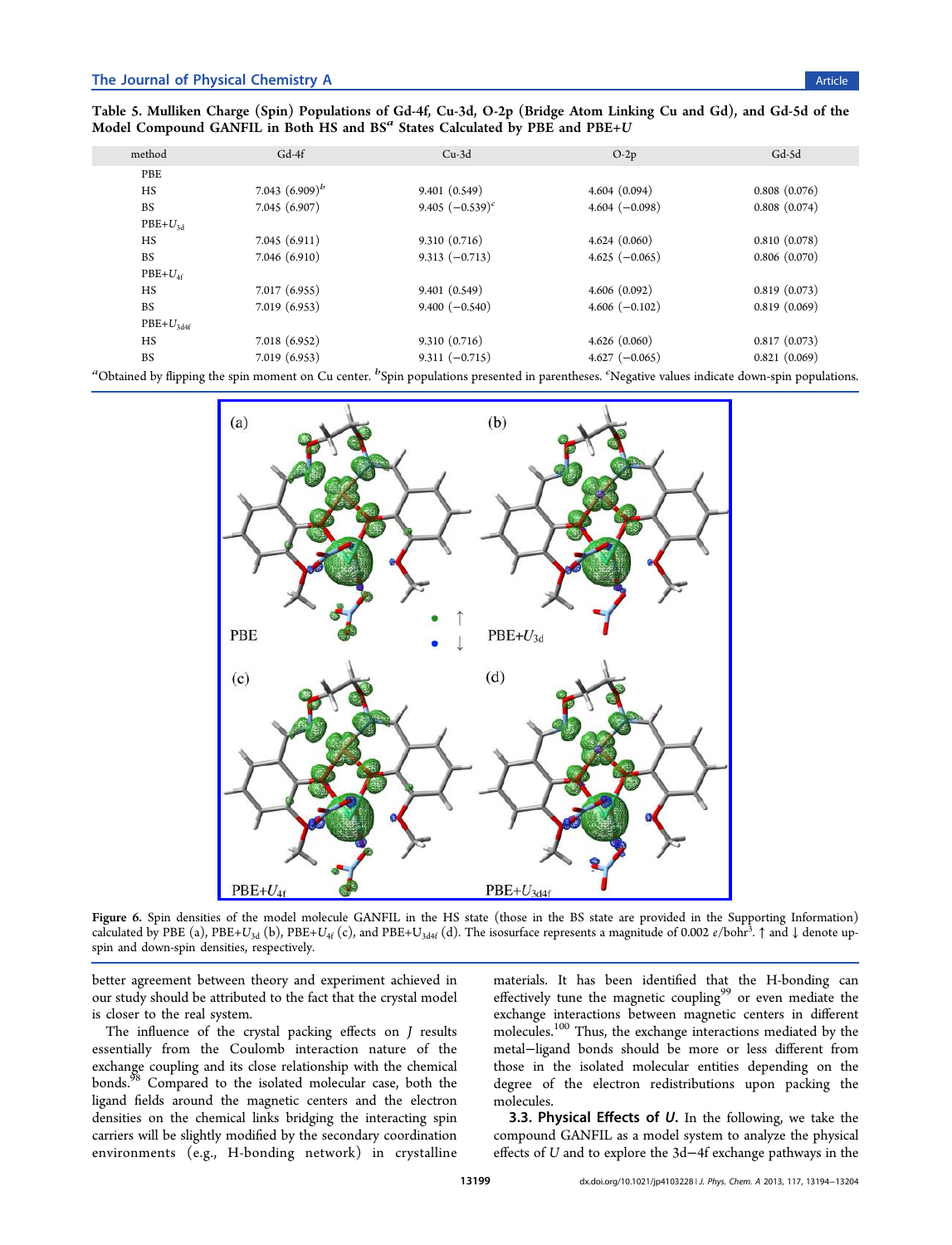

Figure 7. Com[parison of the projected density of states \(PDOS\) of GANFIL in the HS state \(those in the BS state are provided in](http://pubs.acs.org/action/showImage?doi=10.1021/jp4103228&iName=master.img-007.jpg&w=392&h=152) the Supporting Information) calculated by PBE and PBE+U ((a) PBE+U<sub>3d</sub>, (b) PBE+U<sub>4p</sub> and (c) PBE+U<sub>3d4f</sub>). From top to bottom panels, Gd-4f, Cu-3d, bridge O-2p, and Gd-5d orbitals are shown. The energy scales are shifted with respect to the valence band maxima (VBM) that are set to 0 eV. Positive and negative values denote majority- and minority-spin states. The intersections between the VBM line and the expanded 5d bands resu[lt from the](#page-7-0) artifi[cial](#page-7-0) [\(Ga](#page-7-0)ussian) broadening (by 0.2 eV) of the eigenvalues to get smooth PDOS.

Cu(II)−Gd(III) compounds. We concentrate on the changes of charge/spin populations (Mulliken populations (Table 5)), spin densities (Figure 6), and electronic structures (projected density of states (PDOS) in Figure 7). The Hubbard U corrections are impose[d](#page-5-0) selectively on Cu-3d, Gd-4f, or bot[h](#page-5-0) of them, which are denoted by  $U_{3d}$ ,  $U_{4f}$  and  $U_{3d4f}$  respectively.

First, both 4f- and 3d-spin magnetic moments are increased by U. That is because U shifts the occupied 3d/4f states to lower energies while shifting the unoccupied 3d/4f states toward higher energies (Figure 7). In the HS state, for example, the unoccupied states for both the 4f and the 3d orbitals belong to the minority-spin states, whose populations are decreased by 0.036 and 0.129 for 4f and 3d, respectively, after U is imposed. Meanwhile, the majority-spin populations are increased by 0.010 and 0.038 for 4f and 3d. The population decrease of the minority-spin states is larger than the population increase of the majority-spin states. Therefore, we can see decreased charge populations while increased spin populations on both the Gd-4f and the Cu-3d orbitals when U is turned on locally (Table 5). However, the influence of  $U_{\rm 4f}$  on populations of 3d is negligible and so is  $U_{3d}$  on the populations of the 4f orbitals. It proves t[ha](#page-5-0)t direct interactions between 3d and 4f are insignificant for the 3d−4f exchange coupling.<sup>28</sup>

Second, the charge/spin populations on the bridge O-2p orbitals are significantly [ch](#page-8-0)anged by  $U_{3d}$ . In particular,  $U_{3d}$ largely reduces the spin density on the bridge O-2p orbitals because it suppresses the spin delocalization effect of the 3d orbitals. When we flip the spin moment on the Cu-3d orbitals in the BS state, the spin moment on O-2p is also flipped correspondingly (Table 5). Thus, the spin distributions on the bridge O atoms are dominated by Cu-3d (see the spin densities for the whole molecule [o](#page-5-0)btained with PBE (Figure 6a), PBE + $U_{\rm 3d}$  (Figure 6b), PBE+ $U_{\rm 4f}$  (Figure 6c), and PBE+ $U_{\rm 3d4f}$  (Figure 6d)).

In contrast,  $U_{4f}$  slightly decreases [t](#page-5-0)he spin up dens[ity](#page-5-0) on O-[2](#page-5-0)p in the HS [st](#page-5-0)ate or increases the spin down density in the BS state, which is shown by comparing the  $PBE+U_{4f}$  with the  $PBE$ results (Table 5). This phenomenon probably results from the spin polarization effect<sup>30,101</sup> induced by the 4f orbitals, which always leads [to](#page-5-0) antiparallel spin magnetic moments on the surrounding ligands w[ith](#page-8-0) [re](#page-10-0)spect to the Ln center. The spin polarization effect originates from the hybridization between the ligand orbitals and the expanded Ln-5d orbitals. The majority-spin electrons transferred from the ligands to the empty 5d orbitals are stabilized by the like-spin 4f electrons due to the intra-atomic exchange coupling according to the Hund's rule, so that the minority-spin electrons are slightly dominant on the ligands. We find that this effect tends to be enhanced by  $U_{4f}$  (Figure 6a vs Figure 6c and Figure 6b vs Figure 6d). The reason is that by switching on  $U_{4f}$  4f orbitals become more atomic-like, [re](#page-5-0)sulting in t[he](#page-5-0) strengthene[d](#page-5-0) 4f−5d ferr[om](#page-5-0)agnetic exchange coupling,<sup>102</sup> which in turn promotes the spin polarization. Besides, the charge population on 5d is modified to a larger extent [by](#page-10-0)  $U_{4f}$  than by  $U_{3d}$ , showing that 4f-5d coupling, as stressed in ref 13, contributes more to the 5d occupations than the 3d−5d charge transfer.<sup>19</sup>

From the electronic struct[ures](#page-8-0) point of view, the Hubbard U lowers the occupied energy levels of both [4](#page-8-0)f and 3d while shifting their unoccupied orbitals toward higher energies with respect to the valence band maxima (comparison of the PDOS from PBE and PBE+U ( $U_{3d}$ ,  $U_{4\theta}$  and  $U_{3d4f}$ ) presented in Figure 7a,b,c, respectively), and therefore weakens their hybridization with the outer valence or ligand orbitals. The O-2p bands are narrowed considerably by  $U_{3d}$  (Figure 7a), which shows that 3d and 2p orbitals form chemical bonds directly. Correspondingly, there are observable variation in the occupied 5d bands, indicating direct 5d−2p hybridization. In contrast, both the 2p and the 5d bands respond rather weakly to  $U_{4f}$  (Figure 7b). It indicates that direct 4f−2p interactions are negligible and that the 4f−5d overlap is also not effective.

Next, we relate the above findings to the variation of J caused by U. For GANFIL, both  $U_{3d}$  and  $U_{4f}$  increase J. For the whole series of the model compounds,  $U_{3d}$  either increases or decreases the *J* values, while  $U_{4f}$  almost consistently increases them (Table 4). On the basis of these effects, we can identify two competing magnetic exchange pathways, denoted as A and B (Figure 8[\).](#page-4-0) In pathway A, the minority-spin O-2p orbital hybridizes with the like-spin Cu-3d orbital; the majority-spin O-2p orbital i[nt](#page-7-0)eracts with the like-spin Gd-5d orbital whose spin moment couples ferromagnetically with the Gd-4f spin moment. This pathway is effective when the magnetic moments on Cu and Gd are parallel and thus results in ferromagnetic (FM) contribution. In pathway B, the majority-spin O-2p orbital hybridizes with the like-spin Cu-3d orbital, while the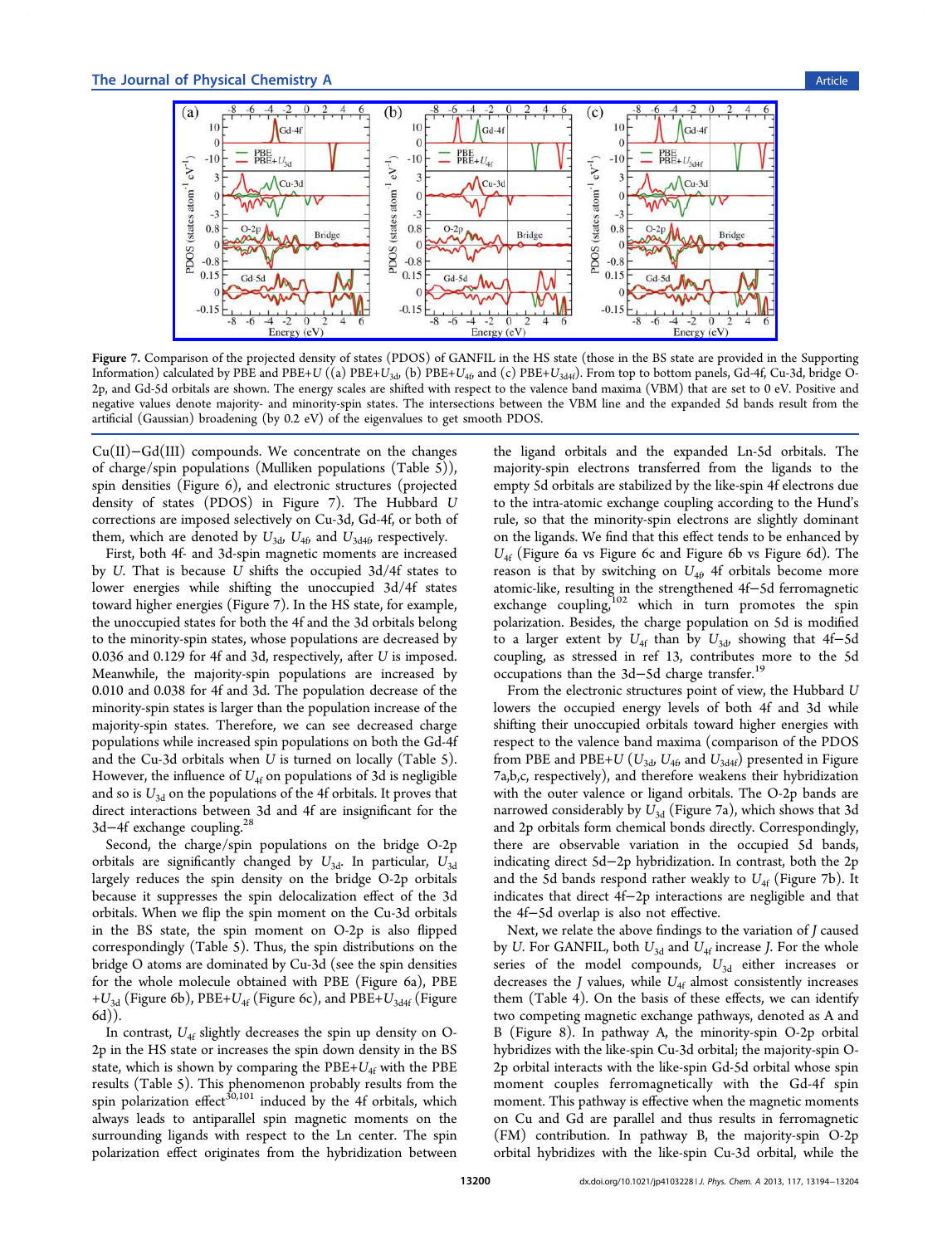<span id="page-7-0"></span>

Figure 8. Two exchange pathways of the 3d−4f magnetic interactions in the Cu(II)−[Gd\(III\) compounds. We employ double u](http://pubs.acs.org/action/showImage?doi=10.1021/jp4103228&iName=master.img-008.jpg&w=178&h=153)p arrow (double down arrow) and ↑ (↓) to denote the spin direction of the magnetic centers and that of the magnetic orbitals, respectively. The vertical axis refers to the energy, and the horizontal line indicates the position of Fermi energy  $(E_F)$ . Orbitals shown below (above) the horizontal line are occupied (unoccupied), and those in the left (right) side are the majority-spin (minority-spin) states. Curved arrows indicate charge transfers from the bridge O atoms to unoccupied orbitals on the magnetic centers. Pathway A is ferromagnetic, while pathway B is antiferromagnetic.

minority-spin O-2p orbital interacts with the empty like-spin Gd-4f orbital. Pathway B only exists in magnetic configurations with antiparallel alignment of the Cu and Gd magnetic moments and leads to antiferromagnetic (AFM) contribution. It has been found that participation of the empty Gd-5d orbitals plays an important role in the FM interactions<sup>19,20,103</sup> and that the overlap of the magnetic orbitals involving 4f contributes to AFM interactions.<sup>30</sup> These findings are well co[nsist](#page-8-0)[ent](#page-10-0) with our proposed exchange pathways.

We recall that  $U_{3d}$  $U_{3d}$  largely prevents the spin delocalization effect of the 3d orbitals, so that both pathways are suppressed. Therefore,  $J$  can be either increased or decreased by  $U_{3d}$ depending on which exchange pathway is suppressed to a larger extent. For most of our model systems under study, J is increased by  $U_{3d}$ . In rare cases (e.g., the KEQRED molecule), where both Cu···Gd distance and Cu−O−O−Gd dihedral angle are large (Table 1) enough to prevent overlap between magnetic orbitals, $30^{\circ}$  pathway B is rather weak and is less affected by  $U_{3d}$  than p[at](#page-2-0)hway A, such that  $J$  is decreased. In contrast,  $U_{4\theta}$  $U_{4\theta}$  $U_{4\theta}$  on the one hand, enhances the 4f–5d coupling and thus promotes pathway A, and on the other hand, it shifts the virtual 4f orbitals to higher energy levels, thus suppressing pathway B. Consequently, *J* is always increased by  $U_{4f}$ .

Analyzing these two exchange pathways may enable us to better understand the 3d−4f magnetic interactions in the Cu(II)−Gd(III) compounds. On the one hand, participation of the empty 5d orbitals in the Gd−O chemical bonds always contributes to FM interactions. This exchange channel is driven by the intra-atomic 4f−5d FM coupling, and thus the 3d−4f FM exchange part is indirect and weak. On the other hand, because of the planar Cu−O−O−Gd geometry of the Cu−Gd coordination core and the strong localization behavior of the 4f orbitals, overlap of the magnetic orbitals involving 4f is largely prohibited, $20,30$  such that the AFM contributions are rather small. As a result, the overall 3d−4f exchange interactions are weak and [FM.](#page-8-0)

Techniques used for investigating the 3d−4f exchange mechanism in previous works involve monitoring the variation of the electron/spin distributions of the systems under study upon some perturbations, such as changing the active orbitals in the CASSCF/CASPT2 calculations<sup>20</sup> or removing the basis sets of specified atomic orbitals.<sup>13</sup> In this work, we employ the Hubbard U as a probe to explor[e t](#page-8-0)he influence of the local Coulomb correlation on the [ele](#page-8-0)ctronic and magnetic properties of the system, in order to find out the electronic origins of the exchange interactions. Our approach represents an alternative way to study the mechanism of the 3d−4f exchange couplings. The advantages of this approach include the following: (i) the DFT+U calculations are very efficient; (ii) the Hubbard U is physically transparent; and (iii) it can be readily extended to more complicated systems.

## 4. CONCLUSIONS

In summary, the 3d−4f exchange interactions in a series of  $Cu(II)-Gd(III)$  compounds are studied using the DFT+U approach based on the PAO-NCPP method. We close this article with the following conclusions. First, inclusion of the 5s5p shells in the valence region of the Gd-pseudopotential is necessary for an accurate description of the 4f orbitals. Second, PBE+U calculations can reproduce the experimental 3d−4f interactions as accurately as the hybrid functionals B3LYP and PBE0, indicating the importance of the accurate description of the local Coulomb correlations within the magnetic centers in evaluating J. Third, solid state calculations using the crystal model predict overall better results than those with the molecular model, showing the influence of the crystal packing effects on J. Finally, by analyzing the effects of U, we identify two competing magnetic exchange pathways. One involves an interaction between the Cu-3d, O-2p, and the empty Gd-5d orbitals and leads to a ferromagnetic contribution. The other one involves the Cu-3d, O-2p, and the empty Gd-4f orbitals and is antiferromagnetic. These findings are useful for a better understanding of the mechanism of the ferromagnetic 3d−4f exchange interactions. This study shows the DFT+U method to be very promising for investigating the exchange interactions in the 3d−4f molecular materials.

#### ■ ASSOCIATED CONTENT

#### **6** Supporting Information

Computational setup details about the test calculations of the Gd-PPs, spin density, and PDOS of the model compound GANFIL in the BS state, xyz files of all model compounds investigated in this work, and sample inputs for the calculations of J in both SIESTA and ORCA. This material is available free of charge via the Internet at http://pubs.acs.org.

#### ■ AUTHOR INFORMATI[ON](http://pubs.acs.org)

# Corresponding Author

\*(H.J.) E-mail: h.jiang@pku.edu.cn.

#### Present Address

† Duke Universi[ty, Durham, North](mailto:h.jiang@pku.edu.cn) Carolina 27708, United States.

#### Notes

The authors declare no competing financial interest.

## ■ ACKNOWLEDGMENTS

This work is partly supported by the National Natural Science Foundation of China (Projects No. 20973009 and 21373017),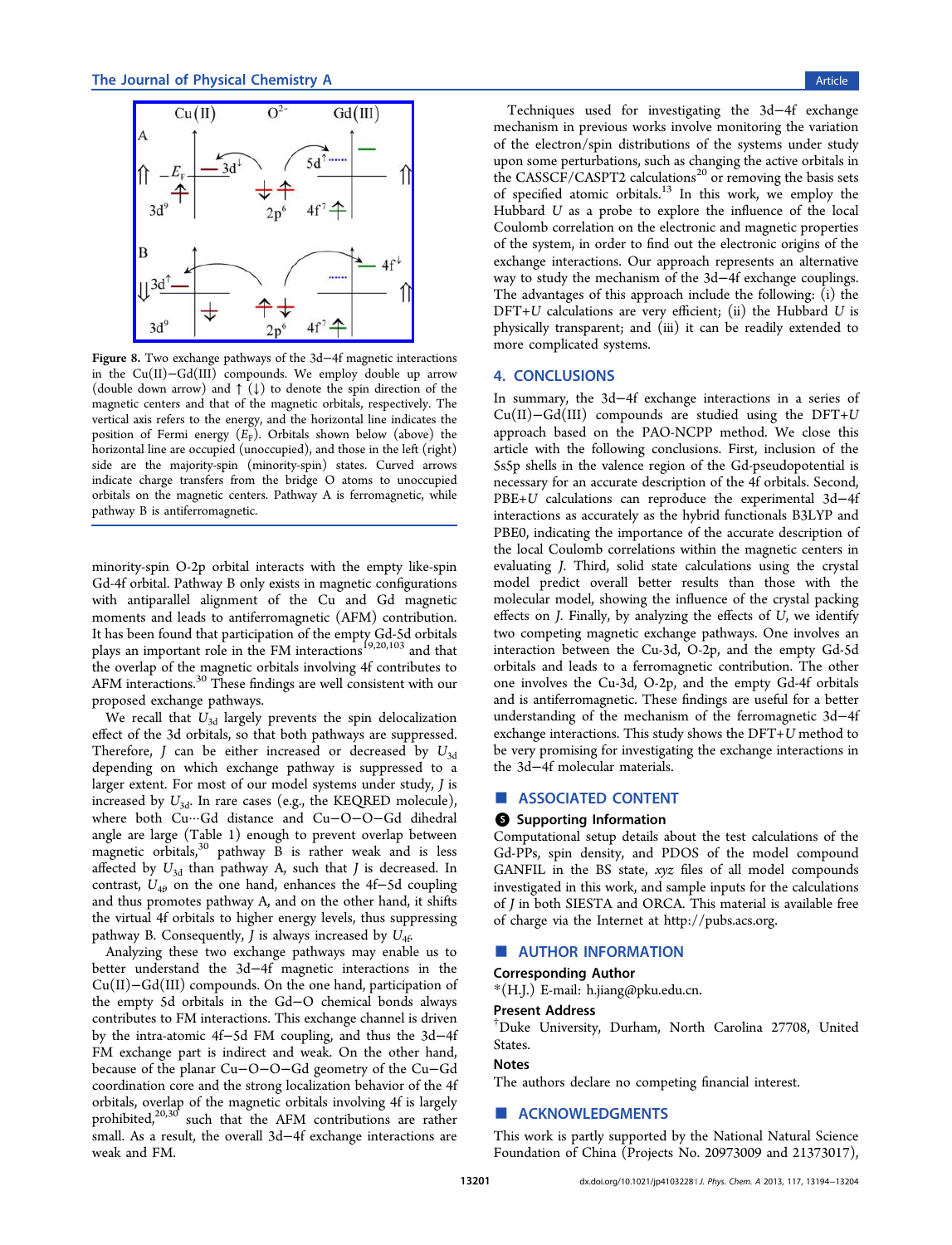<span id="page-8-0"></span>National Basic Research Program of China (2013CB933400), and Ministry of Education of China (20120001110063).

#### ■ REFERENCES

(1) Peng, J.-B.; Zhang, Q.-C.; Kong, X.-J.; Zheng, Y.-Z.; Ren, Y.-P.; Long, L.-S.; Huang, R.-B.; Zheng, L.-S.; Zheng, Z. High-Nuclearity 3d−4f Clusters as Enhanced Magnetic Coolers and Molecular Magnets. J. Am. Chem. Soc. 2012, 134, 3314−3317.

(2) Liu, J.-L.; Lin, W.-Q.; Chen, Y.-C.; Leng, J.-D.; Guo, F.-S.; Tong, M.-L. Symmetry-Related  $\left[\text{Ln}_6^{\text{III}} \text{ Mn}_{12}^{\text{III}}\right]$  Clusters toward Single-Molecule Magnets and Cryogenic Magnetic Refrigerants. Inorg. Chem. 2013, 52, 457−463.

(3) Andruh, M.; Costes, J. P.; Diaz, C.; Gao, S. 3d−4f Combined Chemistry: Synthetic Strategies and Magnetic Properties. Inorg. Chem. 2009, 48, 3342−3359.

(4) Liu, Y.; Chen, Z.; Ren, J.; Zhao, X.-Q.; Cheng, P.; Zhao, B. Two-Dimensional 3d–4f Networks Containing Planar Co<sub>4</sub>Ln<sub>2</sub> Clusters with Single-Molecule-Magnet Behaviors. Inorg. Chem. 2012, 51, 7433− 7435.

(5) Feltham, H. L. C.; Clérac, R.; Ungur, L.; Chibotaru, L. F.; Powell, A. K.; Brooker, S. By Design: A Macrocyclic 3d−4f Single-Molecule Magnet with Quantifiable Zero-Field Slow Relaxation of Magnetization. Inorg. Chem. 2013, 52, 3236−3240.

(6) Sessoli, R.; Powell, A. K. Strategies towards Single Molecule Magnets Based on Lanthanide Ions. Coord. Chem. Rev. 2009, 253, 2328−2341.

(7) Zheng, Y.-Z.; Evangelisti, M.; Winpenny, R. E. P. Co−Gd Phosphonate Complexes as Magnetic Refrigerants. Chem. Sci. 2011, 2, 99−102.

(8) Langley, S. K.; Chilton, N. F.; Moubaraki, B.; Hooper, T.; Brechin, E. K.; Evangelisti, M.; Murray, K. S. Molecular Coolers: The Case for  $\left[\text{Cu}_{5}^{II}\text{Gd}_{4}^{III}\right]$ . Chem. Sci. 2011, 2, 1166–1169.

(9) Sutter, J.-P.; Kahn, M. L. In Magnetism: Molecules to Materials V; Miller, J. S., Drillon, M., Eds.; Wiley-VCH: Weinheim, Germany, 2005; Chapter 5, pp 161−187.

(10) Ruiz, E.; Alvarez, S.; Rodríguez-Fortea, A.; Alemany, P.; Pouillon, Y.; Massobrio, C. In Magnetism: Molecules to Materials II; Miller, J. S., Drillon, M., Eds.; Wiley-VCH: Weinheim, Germany, 2001; Chapter 7, pp 227−279.

(11) Ruiz, E.; Rodríguez-Fortea, A.; Cano, J.; Alvarez, S.; Alemany, P. About the Calculation of Exchange Coupling Constants in Polynuclear Transition Metal Complexes. J. Comput. Chem. 2003, 24, 982−989.

(12) Sessoli, R. Chilling with Magnetic Molecules. Angew. Chem., Int. Ed. 2012, 51, 43−45.

(13) Cremades, E.; Gómez-Coca, S.; Aravena, D.; Alvarez, S.; Ruiz, E. Theoretical Study of Exchange Coupling in 3d-Gd Complexes: Large Magnetocaloric Effect Systems. J. Am. Chem. Soc. 2012, 134, 10532− 10542.

(14) Richter, M. Band Structure Theory of Magnetism in 3d−4f Compounds. J. Phys. D: Appl. Phys. 1998, 31, 1017.

(15) Martin, R. L.; Illas, F. Antiferromagnetic Exchange Interactions from Hybrid Density Functional Theory. Phys. Rev. Lett. 1997, 79, 1539−1542.

(16) Postnikov, A. V.; Bihlmayer, G.; Blü gel, S. Exchange Parameters in Fe-Based Molecular Magnets. Comput. Mater. Sci. 2006, 36, 91−95.

(17) Perdew, J. P.; Zunger, A. Self-Interaction Correction to Density-Functional Approximations for Many-Electron Systems. Phys. Rev. B 1981, 23, 5048−5079.

(18) Cohen, A. J.; Mori-Sánchez, P.; Yang, W. Insights into Current Limitations of Density Functional Theory. Science 2008, 321, 792− 794.

(19) Rajaraman, G.; Totti, F.; Bencini, A.; Caneschi, A.; Sessoli, R.; Gatteschi, D. Density Functional Studies on the Exchange Interaction of a Dinuclear Gd(III)−Cu(II) Complex: Method Assessment, Magnetic Coupling Mechanism and Magneto-Structural Correlations. Dalton Trans. 2009, 3153−3161.

(20) Paulovič, J.; Cimpoesu, F.; Ferbinteanu, M.; Hirao, K. Mechanism of Ferromagnetic Coupling in Copper(II)−Gadolinium- (III) Complexes. J. Am. Chem. Soc. 2004, 126, 3321−3331.

(21) Lü ders, M.; Ernst, A.; Dane, M.; Szotek, Z.; Svane, A.; ̈ Kö dderitzsch, D.; Hergert, W.; Gyö rffy, B. L.; Temmerman, W. M. Self-Interaction Correction in Multiple Scattering Theory. Phys. Rev. B 2005, 71, 205109.

(22) Hughes, I. D.; Däne, M.; Ernst, A.; Hergert, W.; Lüders, M.; Poulter, J.; Staunton, J. B.; Svane, A.; Szotek, Z.; Temmerman, W. M. Lanthanide Contraction and Magnetism in the Heavy Rare Earth Elements. Nature 2007, 446, 650−653.

(23) Anisimov, V. I.; Aryasetiawan, F.; Lichtenstein, A. I. First-Principles Calculations of the Electronic Structure and Spectra of Strongly Correlated Systems: The LDA+U Method. J. Phys.: Condens. Matter 1997, 9, 767.

(24) Larson, P.; Lambrecht, W. R. L.; Chantis, A.; van Schilfgaarde, M. Electronic Structure of Rare-Earth Nitrides Using the LSDA+U Approach: Importance of Allowing 4f Orbitals to Break the Cubic Crystal Symmetry. Phys. Rev. B 2007, 75, 045114.

(25) Zhang, Y.; Jiang, H. Intra- and Interatomic Spin Interactions by the Density Functional Theory Plus U Approach: A Critical Assessment. J. Chem. Theory Comput. 2011, 7, 2795−2803.

(26) Jeschke, H. O.; Salvat-Pujol, F.; Valentí, R. First-Principles Determination of Heisenberg Hamiltonian Parameters for the Spin-1/ 2 Kagome Antiferromagnet  $ZnCu<sub>3</sub>(OH)<sub>6</sub>Cl<sub>2</sub>$ . Phys. Rev. B 2013, 88, 075106.

(27) Reiher, M.; Wolf, A. Relativistic Quantum Chemistry: The Fundamental Theory of Molecular Science; Wiley-VCH: Weinheim, Germany, 2009.

(28) Benelli, C.; Gatteschi, D. Magnetism of Lanthanides in Molecular Materials with Transition-Metal Ions and Organic Radicals. Chem. Rev. 2002, 102, 2369−2388.

(29) Van Vleck, J. H. The Theory of Electric and Magnetic Susceptibilities; Oxford University Press: Oxford, U.K., 1965.

(30) Cirera, J.; Ruiz, E. Exchange Coupling in  $Cu<sup>H</sup>Gd<sup>III</sup>$  Dinuclear Complexes: A Theoretical Perspective. C. R. Chim. 2008, 11, 1227− 1234.

(31) Kahn, O. Molecular Magnetism; VCH Publishers, Inc.: New York, 1993.

(32) van Lenthe, E.; Baerends, E. J.; Snijders, J. G. Relativistic Regular Two-Component Hamiltonians. J. Chem. Phys. 1993, 99, 4597.

(33) Douglas, M.; Kroll, N. M. Quantum Electrodynamical Corrections to the Fine Structure of Helium. Ann. Phys. 1974, 82, 89−155.

(34) Hess, B. A. Relativistic Electronic-Structure Calculations Employing a Two-Component No-Pair Formalism with External-Field Projection Operators. Phys. Rev. A 1986, 33, 3742.

(35) Hay, P. J.; Wadt, W. R. Ab Initio Effective Core Potentials for Molecular Calculations. Potentials for the Transition Metal Atoms Sc To Hg. J. Chem. Phys. 1985, 82, 270.

(36) Fuentealba, P.; Preuss, H.; Stoll, H.; Von Szentpaly, L. A Proper ́ Account of Core- Polarization with Pseudopotentials: Single Valence-Electron Alkali Compounds. Chem. Phys. Lett. 1982, 89, 418−422.

(37) Singh, D. J.; Nordström, L. Planewaves. Pseudopotentials, and the LAPW method, 2nd ed.; Springer: New York, 2006.

(38) Martin, R. M. Electronic Structure: Basic Theory and Practical Methods; Cambridge University Press: Cambridge, U.K., 2004; Chapter 11, pp 204−231.

(39) Meyer, B. In Computational Nanoscience: Do It Yourself!; Grotendorst, J., Blü gel, S., Marx, D., Eds.; NIC Series, 2006; Vol. 31, pp 71−83.

(40) Pollet, R.; Clavaguéra, C.; Dognon, J. P. Ultrasoft Pseudopotentials for Lanthanide Solvation Complexes: Core or Valence Character of the 4f Electrons. J. Chem. Phys. 2006, 124, 164103.

(41) Pollet, R.; Marx, D. Ab Initio Simulation of a Gadolinium-Based Magnetic Resonance Imaging Contrast Agent in Aqueous Solution. J. Chem. Phys. 2007, 126, 181102.

(42) Cundari, T. R.; Stevens, W. J. Effective Core Potential Methods for the Lanthanides. J. Chem. Phys. 1993, 98, 5555.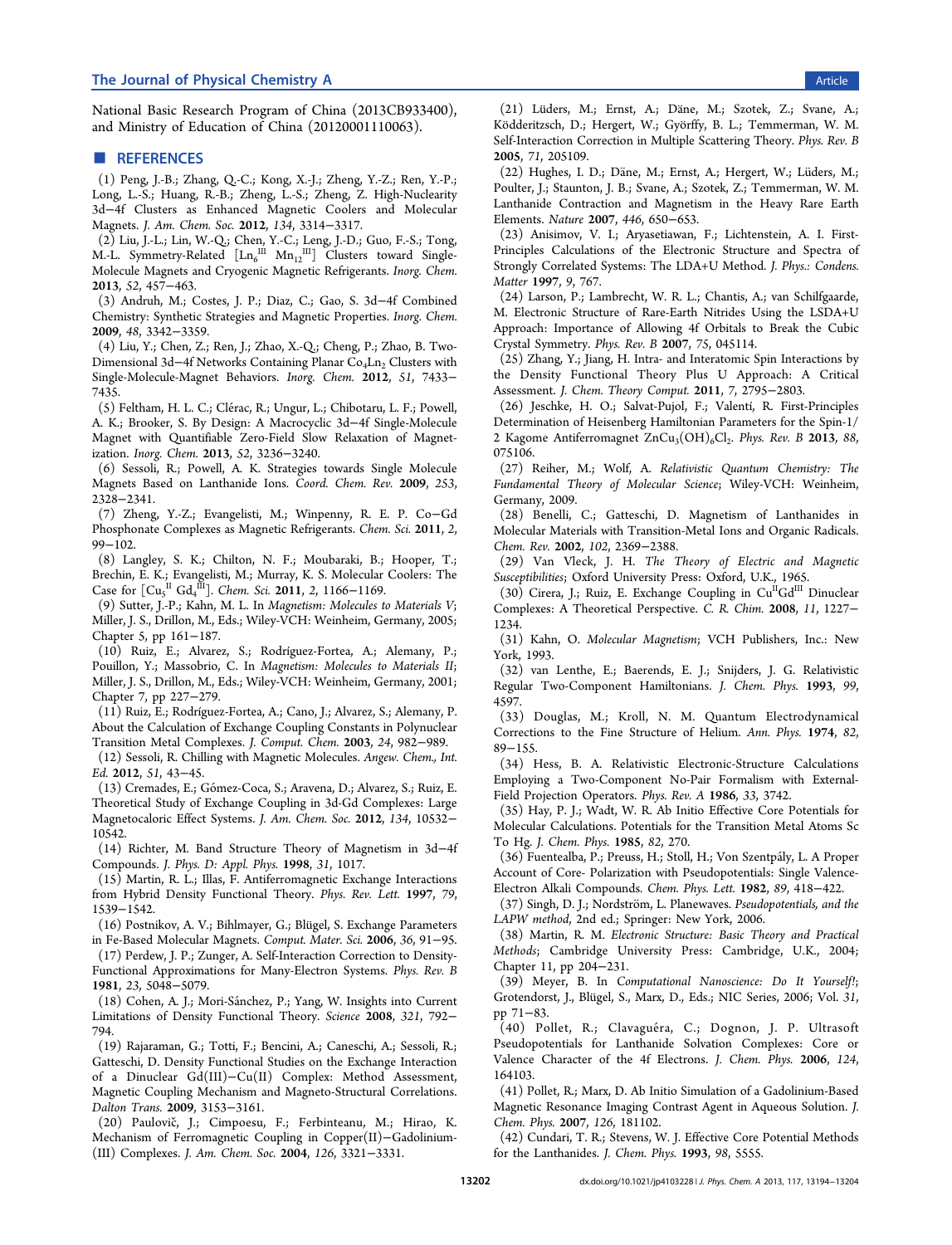<span id="page-9-0"></span>(43) Xu, W.; Ji, W.-X.; Qiu, Y.-X.; Schwarz, W. E.; Wang, S.-G. On Structure and Bonding of Lanthanoid Trifluorides  $LnF_3$  ( $Ln = La$  to Lu). Phys. Chem. Chem. Phys. 2013, 15, 7839−7847.

(44) Pickard, C. J.; Winkler, B.; Chen, R. K.; Payne, M. C.; Lee, M. H.; Lin, J. S.; White, J. A.; Milman, V.; Vanderbilt, D. Structural Properties of Lanthanide and Actinide Compounds within the Plane Wave Pseudopotential Approach. Phys. Rev. Lett. 2000, 85, 5122− 5125.

(45) Loison, C.; Leithe-Jasper, A.; Rosner, H. Electronic Structures of Intermetallic Borides  $R P d_3 B_x$  (R = Rare-Earth Metals). Phys. Rev. B 2007, 75, 205135.

(46) Hamann, D. R.; Schlüter, M.; Chiang, C. Norm-Conserving Pseudopotentials. Phys. Rev. Lett. 1979, 43, 1494−1497.

(47) Soler, J. M.; Artacho, E.; Gale, J. D.; García, A.; Junquera, J.; Ordejón, P.; Sánchez- Portal, D. The SIESTA Method for ab Initio Order-N Materials Simulation. J. Phys.: Condens. Matter 2002, 14, 2745.

(48) Troullier, N.; Martins, J. L. Efficient Pseudopotentials for Plane-Wave Calculations. Phys. Rev. B 1991, 43, 1993−2006.

(49) Louie, S. G.; Froyen, S.; Cohen, M. L. Nonlinear Ionic Pseudopotentials in Spin-Density-Functional Calculations. Phys. Rev. B 1982, 26, 1738−1742.

(50) Blöchl, P. E. Projector Augmented-Wave Method. Phys. Rev. B 1994, 50, 17953.

(51) Kresse, G.; Joubert, D. From Ultrasoft Pseudopotentials to the Projector Augmented-Wave Method. Phys. Rev. B 1999, 59, 1758.

(52) Kresse, G.; Furthmüller, J. Efficiency of ab-Initio Total Energy Calculations for Metals and Semiconductors Using a Plane-Wave Basis Set. Comput. Mater. Sci. 1996, 6, 15−50.

(53) Kresse, G.; Furthmüller, J. Efficient Iterative Schemes for ab Initio Total-Energy Calculations Using a Plane-Wave Basis Set. Phys. Rev. B 1996, 54, 11169−11186.

(54) Hafner, J. Materials Simulations Using VASP−A Quantum Perspective to Materials Science. Comput. Phys. Commun. 2007, 177, 6−13.

(55) Pseudopotential and Basis Set Databases Home Page. http:// departments.icmab.es/leem/siesta/Databases/index.html (accessed July 1, 2010).

(56) Costes, J.-P.; Dahan, F.; Novitchi, G.; Arion, V.; Sh[ova,](http://departments.icmab.es/leem/siesta/Databases/index.html) [S.;](http://departments.icmab.es/leem/siesta/Databases/index.html) [Lipkowski, J. Macrocyclic and Open-Chain Cu](http://departments.icmab.es/leem/siesta/Databases/index.html)<sup>II</sup>-4f (4f = Gd<sup>III</sup>, Ce<sup>III</sup>) Complexes with Planar Diamino Chains: Structures and Magnetic Properties. Eur. J. Inorg. Chem. 2004, 2004, 1530−1537.

(57) Novitchi, G.; Costes, J.-P.; Donnadieu, B. Synthesis and Structure of 1-D Heterometallic Thiocyanato-Bridged Cu<sup>II</sup>Gd<sup>III</sup> Polymers with Ferromagnetic Properties. Eur. J. Inorg. Chem. 2004, 2004, 1808−1812.

(58) Costes, J.-P.; Novitchi, G.; Shova, S.; Dahan, F.; Donnadieu, B.; Tuchagues, J.-P. Synthesis, Structure, and Magnetic Properties of Heterometallic Dicyanamide-Bridged Cu−Na and Cu−Gd One-Dimensional Polymers. Inorg. Chem. 2004, 43, 7792−7799.

(59) Akine, S.; Matsumoto, T.; Taniguchi, T.; Nabeshima, T. Synthesis, Structures, and Magnetic Properties of Tri- and Dinuclear Copper(II)−Gadolinium(III) Complexes of Linear Oligooxime Ligands. Inorg. Chem. 2005, 44, 3270−3274.

(60) Costes, J.-P.; Dahan, F.; Dupuis, A. Influence of Anionic Ligands  $(X)$  on the Nature and Magnetic Properties of Dinuclear LCuGdX<sub>3</sub>.  $nH<sub>2</sub>O$  Complexes (LH<sub>2</sub> Standing for Tetradentate Schiff Base Ligands Deriving from 2-Hydroxy-3-methoxybenzaldehyde and X Being Cl, N<sub>3</sub>C<sub>2</sub>, and CF<sub>3</sub>COO). Inorg. Chem. 2000, 39, 165–168.

(61) Koner, R.; Lee, G.-H.; Wang, Y.; Wei, H.-H.; Mohanta, S. Two New Diphenoxo-Bridged Discrete Dinuclear Cu<sup>II</sup>Gd<sup>III</sup> Compounds with Cyclic Diimino Moieties: Syntheses, Structures, and Magnetic Properties. Eur. J. Inorg. Chem. 2005, 2005, 1500−1505.

(62) Ryazanov, M.; Nikiforov, V.; Lloret, F.; Julve, M.; Kuzmina, N.; Gleizes, A. Magnetically Isolated  $Cu<sup>H</sup>Gd<sup>III</sup>$  Pairs in the Series  $[Cu(acacen)Gd(pta)<sub>3</sub>], [Cu(acacen)Gd(hfa)<sub>3</sub>], [Cu(salen)Gd(pta)<sub>3</sub>],$ and  $[Cu(salen)Gd(hfa)_{3}]$ ,  $[accen = N, N'-Ethylenebis (\text{acetylacetoniminate}(-)), \text{ salen} = N, N'.Ethylene bis-$ (salicylideniminate(−)), hfa = 1,1,1,5,5,5-Hexafluoropentane-2,4-dionate(−), pta = 1,1,1-Trifluoro-5,5-dimethylhexane- 2,4-dionate(−)]. Inorg. Chem. 2002, 41, 1816−1823.

(63) He, F.; Tong, M.-L.; Chen, X.-M. Synthesis, Structures, and Magnetic Properties of Heteronuclear Cu(II)−Ln(III) (Ln = La, Gd, or Tb) Complexes. Inorg. Chem. 2005, 44, 8285−8292.

(64) Noodleman, L. Valence Bond Description of Antiferromagnetic Coupling in Transition Metal Dimers. J. Chem. Phys. 1981, 74, 5737.

(65) Ruiz, E.; Cano, J.; Alvarez, S.; Alemany, P. Broken Symmetry Approach to Calculation of Exchange Coupling Constants for Homobinuclear and Heterobinuclear Transition Metal Complexes. J. Comput. Chem. 1999, 20, 1391−1400.

(66) Perdew, J. P.; Burke, K.; Ernzerhof, M. Generalized Gradient Approximation Made Simple. Phys. Rev. Lett. 1996, 77, 3865−3868.

(67) Artacho, E.; Gale, J. D.; García, A.; Junquera, J.; Martin, R. M.; Ordejón, P.; Sánchez- Portal, D.; Soler, J. M. Siesta Downloads Home Page. http://departments.icmab.es/leem/siesta/CodeAccess/Code/ downloads.html (accessed August 1, 2010).

(68) Junquera, J.; Paz, O.; Sanchez-Portal, D.; Artacho, E. Numerical ́ [Atomic Orbitals](http://departments.icmab.es/leem/siesta/CodeAccess/Code/downloads.html) [for](http://departments.icmab.es/leem/siesta/CodeAccess/Code/downloads.html) [Linear-Scaling](http://departments.icmab.es/leem/siesta/CodeAccess/Code/downloads.html) [Calculations.](http://departments.icmab.es/leem/siesta/CodeAccess/Code/downloads.html) Phys. Rev. B 2001, 64, 235111.

(69) This parameter refers to the energy increase of the eigenvalues of the basis orbitals due to the effects of the confinement. The smaller this value is, the more similar the pseudoatomic obritals become to the real atomic orbitals.

(70) Artacho, E.; Sánchez-Portal, D.; Ordejón, P.; García, A.; Soler, J. M. Linear-Scaling ab Initio Calculations for Large and Complex Systems. Phys. Status Solidi B 1999, 215, 809−817.

(71) This parameter is provided as an energy cutoff, which is equal to the maximum energy of the plane waves represented in the defined grid spacing. A higher value provides finer grid and better accuracy but requires more computational efforts.

(72) Dudarev, S. L.; Botton, G. A.; Savrasov, S. Y.; Humphreys, C. J.; Sutton, A. P. Electron-Energy-Loss Spectra and the Structural Stability of Nickel Oxide: An LSDA+U Study. Phys. Rev. B 1998, 57, 1505− 1509.

(73) Anisimov, V. I.; Zaanen, J.; Andersen, O. K. Band Theory and Mott Insulators: Hubbard U Instead of Stoner I. Phys. Rev. B 1991, 44, 943−954.

(74) Liechtenstein, A. I.; Anisimov, V. I.; Zaanen, J. Density-Functional Theory and Strong Interactions: Orbital Ordering in Mott−Hubbard Insulators. Phys. Rev. B 1995, 52, R5467−R5470.

(75) Tablero, C. Representations of the Occupation Number Matrix on the LDA/GGA+U Method. J. Phys.: Condens. Matter 2008, 20, 325205.

(76) Cococcioni, M.; de Gironcoli, S. Linear Response Approach to the Calculation of the Effective Interaction Parameters in the LDA+U Method. Phys. Rev. B 2005, 71, 035105.

(77) Hüfner, S. Photoelectron Spectroscopy: Principles and Applications, 3rd ed.; Springer Verlag: Weinheim, Germany, 2003.

(78) Dederichs, P. H.; Blü gel, S.; Zeller, R.; Akai, H. Ground States of Constrained Systems: Application to Cerium Impurities. Phys. Rev. Lett. 1984, 53, 2512−2515.

(79) Anisimov, V. I.; Gunnarsson, O. Density-Functional Calculation of Effective Coulomb Interactions in Metals. Phys. Rev. B 1991, 43, 7570−7574.

(80) Solovyev, I. V.; Dederichs, P. H.; Anisimov, V. I. Corrected Atomic Limit in the Local- Density Approximation and the Electronic Structure of d Impurities in Rb. Phys. Rev. B 1994, 50, 16861−16871.

(81) Pickett, W. E.; Erwin, S. C.; Ethridge, E. C. Reformulation of the LDA+U Method for a Local-Orbital Basis. Phys. Rev. B 1998, 58, 1201−1209.

(82) Aryasetiawan, F.; Imada, M.; Georges, A.; Kotliar, G.; Biermann, S.; Lichtenstein, A. I. Frequency-Dependent Local Interactions and Low-Energy Effective Models from Electronic Structure Calculations. Phys. Rev. B 2004, 70, 195104.

(83) Karlsson, K.; Aryasetiawan, F.; Jepsen, O. Method for Calculating the Electronic Structure of Correlated Materials from a Truly First-Principles LDA+U Scheme. Phys. Rev. B 2010, 81, 245113.